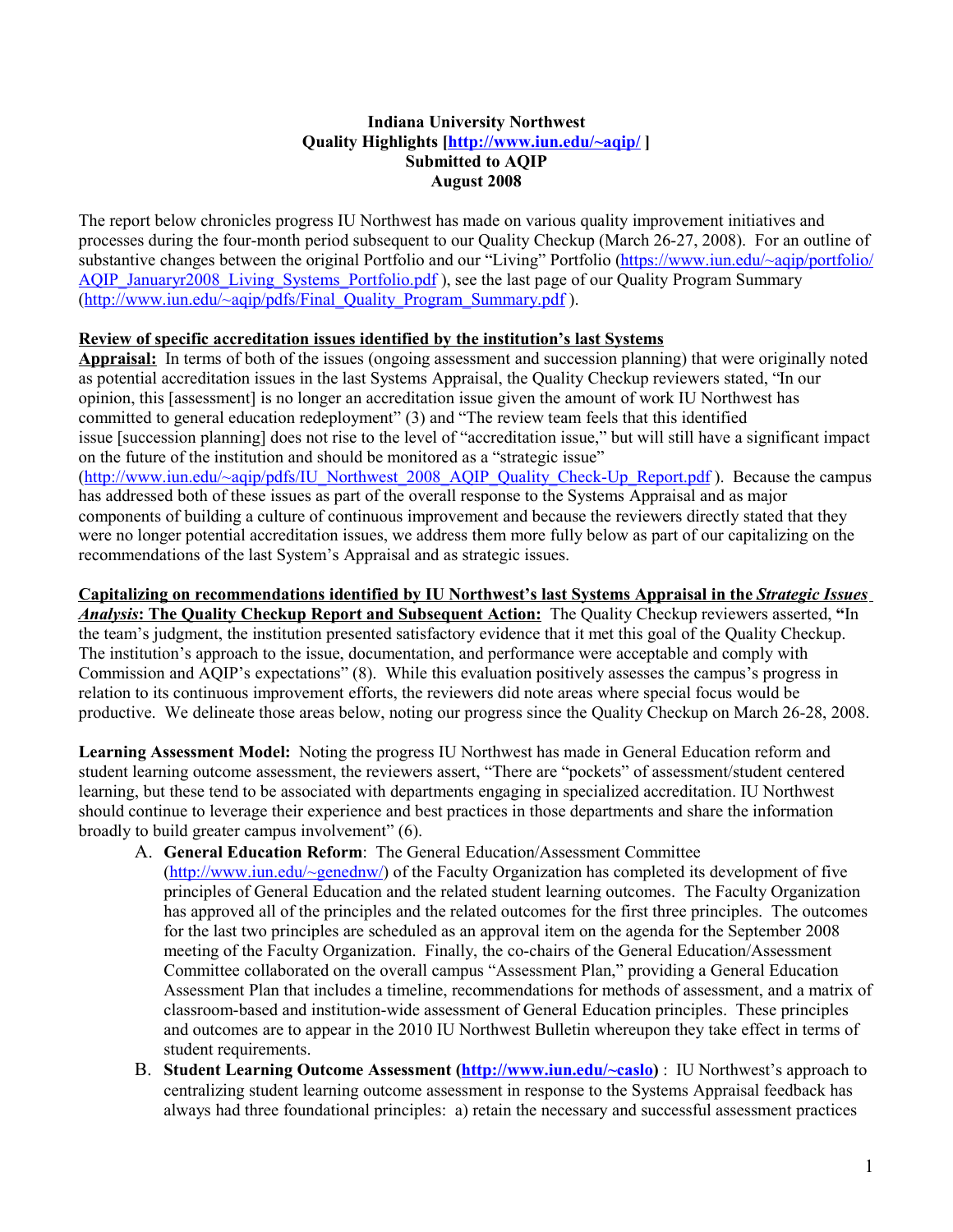that exist in units with advanced systems of assessment (like Nursing, Education, and Business), b) learn from those practices, using them as a model as we develop more centralized assessment processes, and c) develop additional assessments that cut across shared student learning outcomes (communication, critical thinking, and ethical behavior, etc.). This is actually in agreement with the comments from the Quality Checkup reviewers. While we are still in the preliminary stages of developing a culture of assessment, significant progress includes the development of the "Campus Plan for Assessment of Student Learning Outcomes," the first wave of coordinated data collection, the development of a reporting template, and the temporary placement of a faculty member in the position of Assessment Coordinator (with a course release) until the campus can permanently fill this full-time position. The first wave of data will be reported broadly in the Fall of 2008 with the expectation that necessary targets for improvement be identified based on the results.

Strategic Alignment: In the Systems Appraisal Feedback Report, the reviewers wrote, "IU Northwest might well consider their process of alignment of strategic goals of various units through a more fully articulated strategic alignment process." The Quality Checkup reviewers state, "IU Northwest has had limited progress toward accomplishing any meaningful outcome related to this issue" and "there are individual units that have embraced the institutional goals and cascaded them to the department level, but that is limited" (6). In a special meeting of the Strategic Planning Team in April 2008, the Strategic Planning Team examined its Strategic Outcomes in terms of meeting its time goals and the number of outcomes as related to the campus's ability to meet the completion goals as well as the units' ability to align their goals and outcomes with those larger Strategic Outcomes. Based on this analysis, the Strategic Planning Team has determined that sufficient progress has been made on some of the Strategic Outcomes, thereby making them viable in the daily operations of the campus without having them be a specific strategic focus. At the same time, the Strategic Planning Team determined that the activities/processes involved in the remaining Strategic Outcomes could successfully be folded into four larger focus areas (much like AQIP 'campaigns'), providing the campus with greater focus and the ability to better align unit goals and outcomes with the larger strategic foci. The four focus areas are: Continuous Improvement, Budgeting, Enrollment, and Emergency Preparedness.

A. Continuous Improvement: According to the Strategic Planning Team, "continuous improvement" (including measuring effectiveness and "assessment" broadly defined to include both student learning outcome assessment and the general assessment of other institutional areas and processes) at the strategicplanning level means targeting campus-level continuous improvement initiatives, determining performance measures, monitoring progress, and ensuring relevant change responsive to data. Key activities (or concrete outcomes) that fall within the category of continuous improvement include but are not limited to: 1) AQIP accreditation, including maintenance of the four (4) Action Projects,<sup>1</sup> 2) General Education reform,<sup>2</sup> 3) Human Capital and succession planning,<sup>3</sup> 4) Student learning outcome assessment planning,<sup>4</sup> and 5)Key performance measures.<sup>5</sup> Rather than having specific Strategic Planning Committees responsible for the Strategic Outcomes, the Strategic Planning Team has operationalized the efforts necessary to

<span id="page-1-2"></span>[http://www.iun.edu/~spcnw/archive/2006/pdf/Human\_Capital\_Planning\_Preamble\_Principles\_Priorities\_6-06.pdf ]. For discussion of succession planning related to continuous improvement, see the recommendations of the Category 5 Working Group (page 4 ff.) [http://www.iun.edu/~aqip/pdfs/Final\_Quality\_Program\_Summary.pdf].

<span id="page-1-0"></span><sup>&</sup>lt;sup>1</sup> For an explanation of the relationship between the processes of the Strategic Planning Team and those of the campus AQIP Steering Group and Category Working Group, see "Quality Program Summary"

<sup>[</sup>http://www.iun.edu/~aqip/pdfs/Final\_Quality\_Program\_Summary.pdf]. Full descriptions of the four Action Projects are available on the campus AQIP website [http://www.jun.edu/~aqip/action\_projects/] campus AQIP website [http://www.iun.edu/~aqip/action\_projects/ ].<br><sup>2</sup> The documents related to the General Education program that have been approved are available at the General Education/Assessment

<span id="page-1-1"></span>Committee website [http://www.jun.edu/~genednw/]. Committee website  $[\text{http://www.jun.edu/~generalnw/">$  ].<br><sup>3</sup> The guidelines for Human Capital planning have been archived on the Strategic Planning website

<span id="page-1-3"></span><sup>[</sup>http://www.iun.edu/~aqip/pdfs/Final\_Quality\_Program\_Summary.pdf ].<br><sup>4</sup> See the "Campus Plan for the Assessment of Student Learning Outcomes" [http://www.iun.edu/~caslo], which was approved by the Faculty Organization on February 15, 2008.

<span id="page-1-4"></span><sup>&</sup>lt;sup>5</sup> For a discussion of the processes related to designating performance indicators, see "Quality Program Summary" (page 9) [http://www.iun.edu/~aqip/pdfs/Final\_Quality\_Program\_Summary.pdf].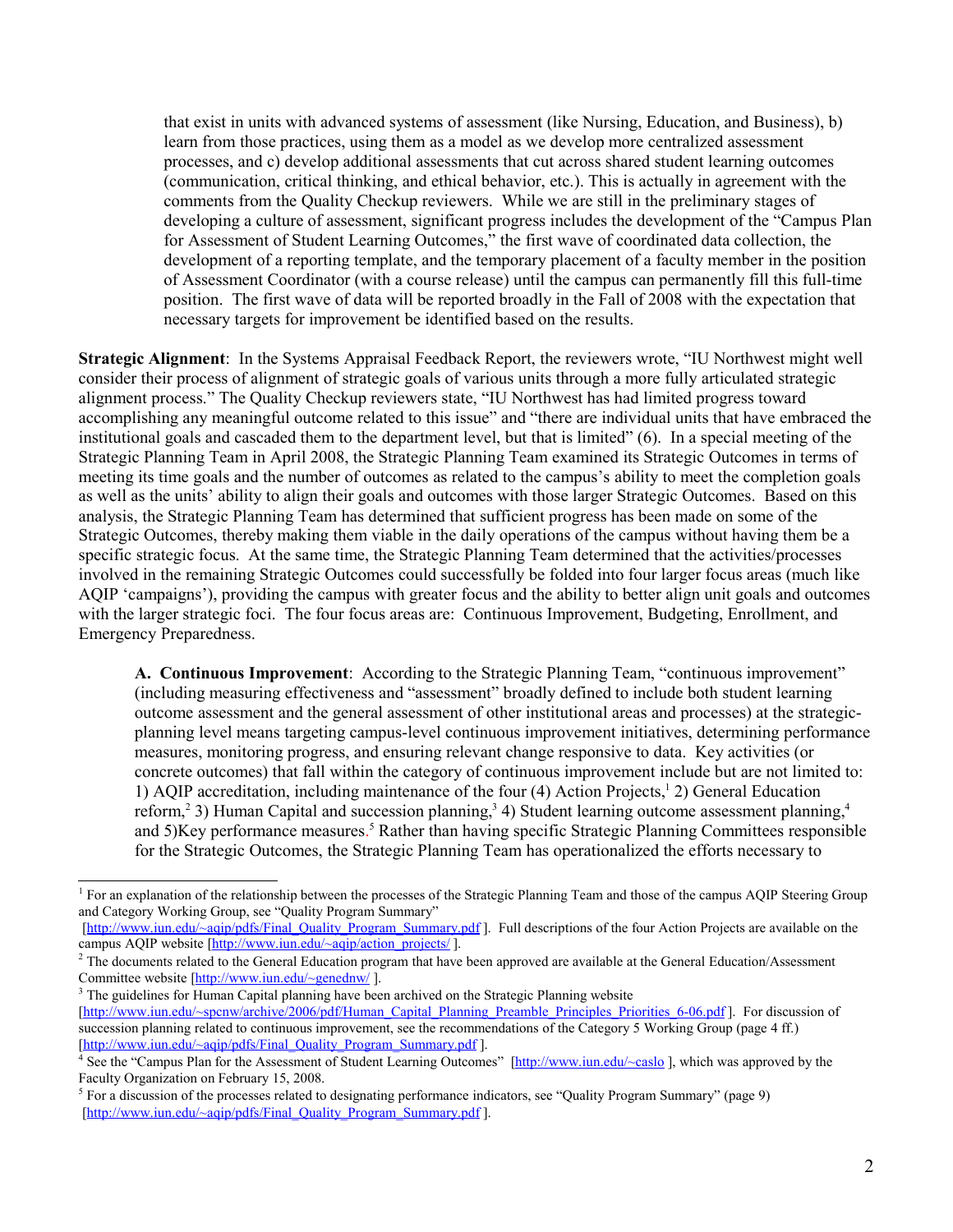achieving each of the Strategic Outcomes, thereby placing the responsibility for the completion within the respective units/constituent populations. This approach will be maintained:

- The AQIP co-coordinators will facilitate the necessary work related to accreditation, working with the members of the Category Working groups, collaborating with other groups as necessary;
- The co-chairs of the General Education/Assessment committee will continue to lead the faculty work on the revision of the General Education components, working with the faculty committee, the larger Faculty Organization, the Deans' Council, and the Vice Chancellor for Academic Affairs;
- The Director of Human Resources will coordinate the campus efforts to produce a Human Capital Plan, and the Category 5 Working Group will continue its work on succession planning;
- The Assessment Coordinator will work with individuals in each academic unit to realize the various aspects of student learning outcome assessment as detailed in the Campus Assessment Plan; and
- The Director of Institutional Research will lead the campus efforts related to implementing key performance measures.

Each of these individuals will report progress to the Strategic Planning Team (in either the form of a report or an oral presentation at the regular meetings), gaining feedback from the Strategic Planning Team and acting in an advisory role to the Strategic Planning Team on matters related to the respective work.

**B.** Enrollment: At the strategic planning level, the purpose of focusing on enrollment is to ensure that the enrollment priorities are integrated into the institutional strategic plan and to assure the strategic alignment of the Chancellor's Working Group on Enrollment (http://www.iun.edu/~chan/enrollment/) with the work of campus units. Addressing enrollment concerns whether they pertain to recruitment, retention or marketing is the work of the entire campus community and as such must remain a high priority, if the campus is to reach and maintain enrollment goals. The Chancellor's Working Group has been working throughout the summer and expects to deliver its recommended plan in late August or early September.

Principles and priorities are being developed to parallel those developed previously for the Information Technology Plan, the Facilities Plan, and the Human Capital Plan (For all of the documents related to these areas, please visit the **Strategic Planning webpage**).

**C. Emergency Planning [\(http://www.iun.edu/~preparen/\)](http://www.iun.edu/~preparen/):** The role of the Emergency Planning Team is to develop, annually review, and implement a plan that includes policies, procedures and an organizational structure to quickly respond to emergency situations. Such an infrastructure will allow IU Northwest to maximize human safety and survival, minimize damage to property, meet the human service needs of students/employees, restore normal activities of the campus, communicate openly, honestly and proactively with the university community and its various publics and to coordinate efforts with local emergency authorities. The team is finalizing an Emergency Preparedness Manual; emergency preparedness informational tips have been placed on the website.

As the team moves forward the focus will be on ensuring continuous updates to the manual and website information, working with faculty to develop ways that each classroom will be aware of actions to take in the event of an emergency, the installation of a digital, notification sign board and ensuring that information is submitted to IU Notify so that information can be provided in a prompt manner in the event of an emergency.

**D. Budgeting:** The strategic focus on budgeting will begin with the evaluation of various forms of budgeting in order to implement a revised budgeting system with the objectives of producing operating budgets that allow units to better meet their goals and objectives within the context of the resources available; providing for accountability and flexibility both in the current and long range managing of resources; allocating resources in alignment with the strategic plan of the campus; rewarding those units that exceed their goals; and offering stability so that unforeseen circumstances do not unduly disrupt the